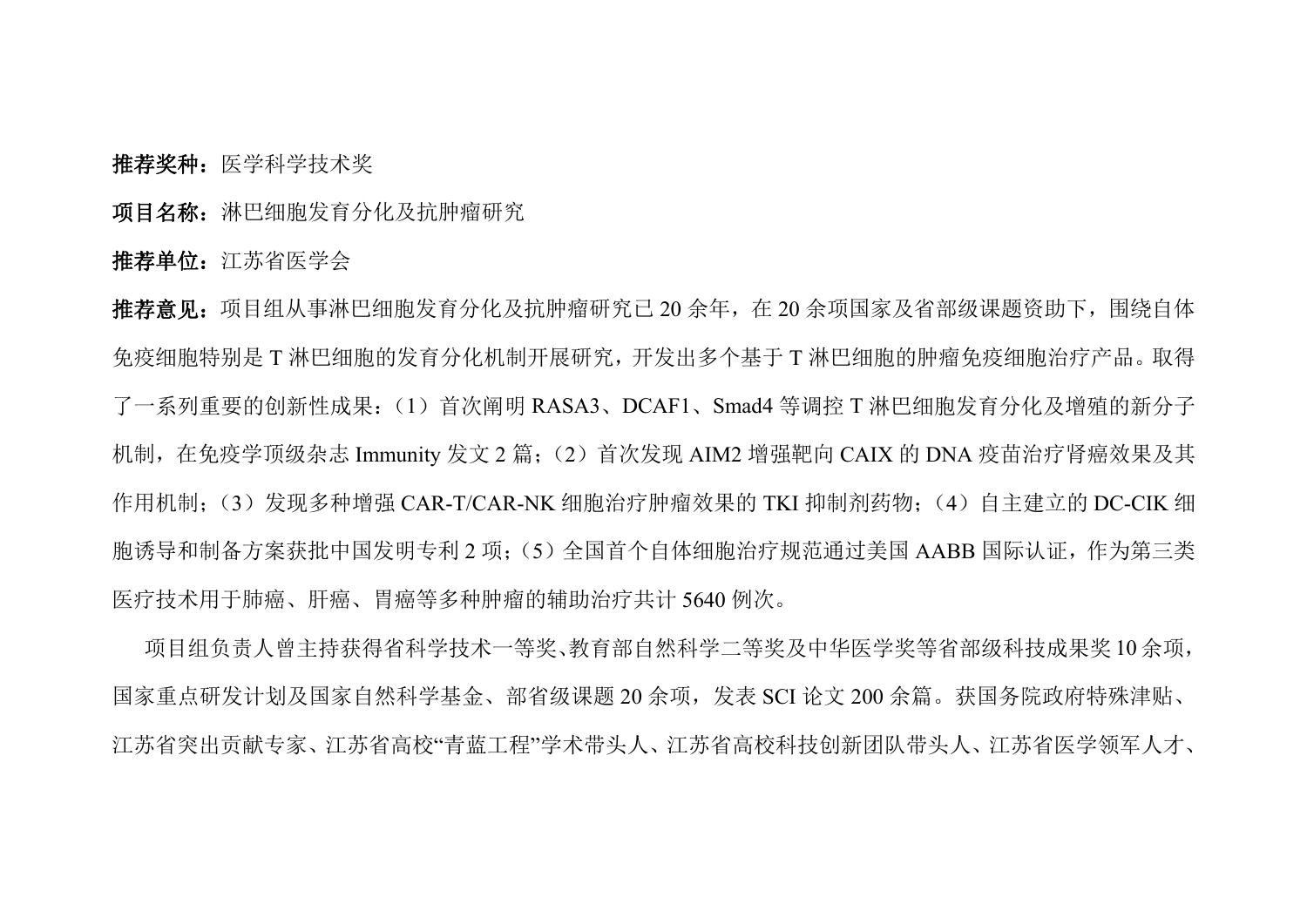江苏省"333 工程"中青年科学技术带头人等多项省级荣誉称号。

经认真审阅,该材料真实可靠,候选单位及候选人具备获奖条件,不存在知识产权纠纷或项目完成单位、完成 人员排序争议。符合申报要求,提交资料齐全,同意推荐 2021 年中华医学科技奖。

项目简介:该项目在江苏省"科教兴卫"、"科教强卫"、"肿瘤生物治疗"高校协同创新中心、江苏省政府"肿瘤微环境 与免疫治疗研究"双创团队、国家自然科学基金、江苏省重点研发计划等 20 余项国家及省部级课题资助下,围绕自 体免疫细胞特别是 T 淋巴细胞的发育分化机制开展研究,开发基于 T 淋巴细胞的肿瘤免疫细胞治疗产品。主要研究 内容分为 2 个部分:T 淋巴细胞发育分化机制及抗肿瘤增效研究和基于 T 淋巴细胞的抗肿瘤应用研究。项目主要发 现和创新陈述如下:

1、首次发现 RASA3-Cbl-b-IRF4 特异性调控病理性 Th17 细胞分化。利用 T 细胞特异性 RASA3 敲除小鼠, 通过 转录组测序及体外 Th17 细胞诱导分化模型,首次证实 RASA3 促进 Cbl-b 结合并泛素化降解 Th2 细胞转录因子 IRF4, 特异性调控病理性 Th17 细胞分化,但不影响经典 Th17 细胞分化。研究论文 2018 年在免疫学顶级杂志 Immunity 发 えいしょう おおや おおや あいしん あいしん あいしん あいしん あいしん あいしゅう あいしゅう

2、首次发现 Smad4 可以不依赖于 TGF-β信号调控 T 细胞增殖。利用 T 细胞特异性基因敲除小鼠研究证实 Smad4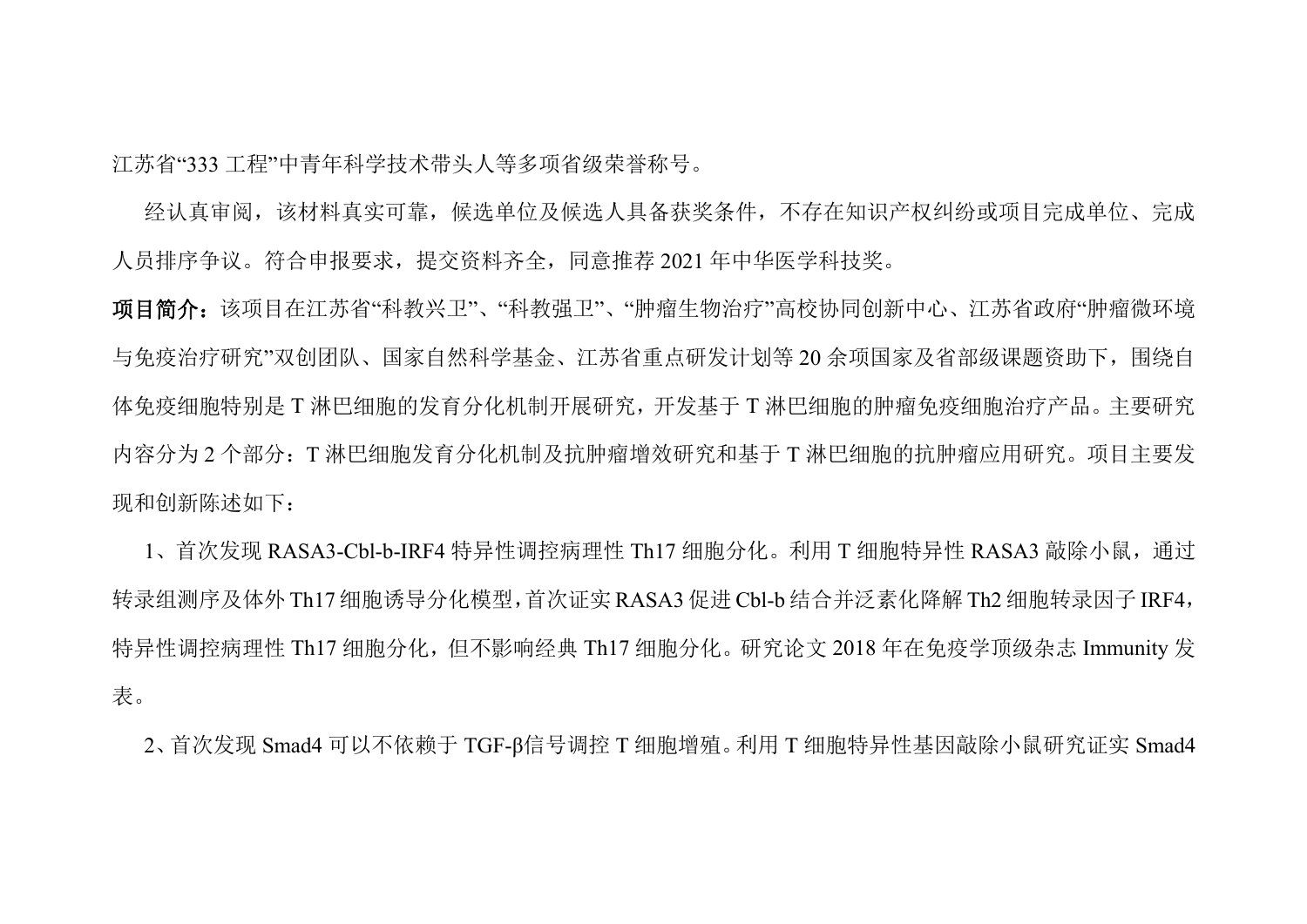敲除可以消除因 TGF-β受体缺失导致的致死性免疫激活;首次阐明 Smad4 可以独立于 TGF-β信号,通过结合 Myc 基因座进而促进 Myc 表达,增强 T 细胞增殖,抑制小鼠移植瘤发生。该研究 2015 年在 Immunity 发表。

3、首次发现 DCAF1 可以通过 P53依赖的 T 细胞周期调控作用和 P53 非依赖的 T 细胞增殖调控作用影响 T 细胞 功能,研究结果 2016 年在 Nat Commun 杂志发表。

4、首次发现 AIM2 通过增强 CAIX 靶向性 DNA 疫苗诱导的 CD8+T 细胞激活和肿瘤杀伤能力,提高肾癌免疫治 疗效果,研究结果在 2018 年 Mol Cancer Ther 等杂志发表。

5、通过筛选发现多种能够增强 CAR-NK 细胞肿瘤浸润的 TKI 抑制剂药物,提高实体瘤免疫治疗效果,研究结 果 2017、2018 年在 J Immunol Res 杂志发表。

6、自主知识产权的 DC-CIK 细胞或中国发明专利 (ZL201110036409.7), 治疗肿瘤临床应用 5640 例次, 治疗规 范通过美国 AABB 国际认证,是国内首家自体免疫细胞治疗肿瘤通过认证的项目。

本项目共计发表论文 88 篇, 其中 SCI 论文 59 篇, 平均 IF 5.625: 其中代表性论文 20 篇, SCI 论文 17 篇, 平均 IF 6.393;国内免疫学和肿瘤学顶级期刊论文 3 篇;他引 335 次。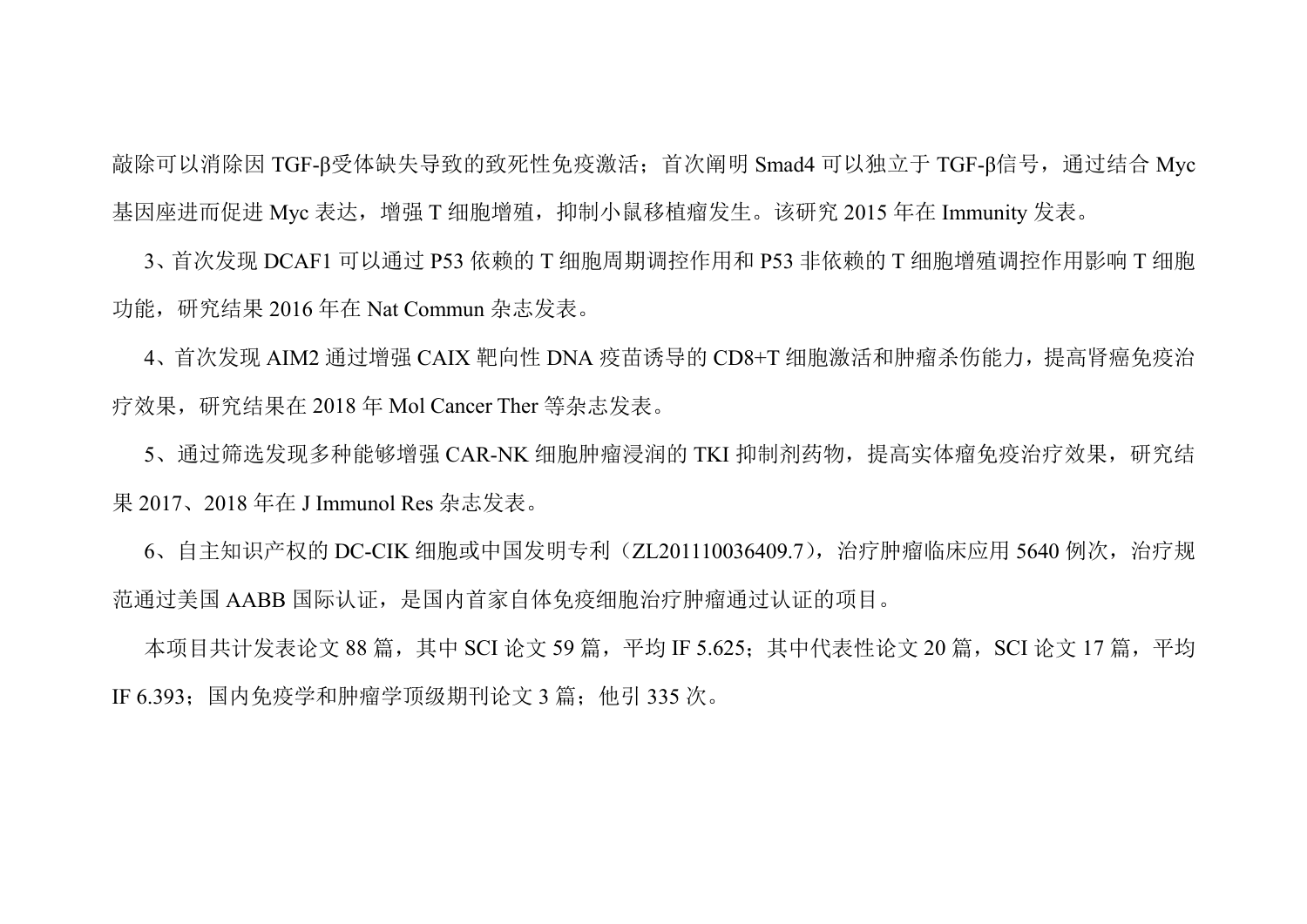## 知识产权目录:

| 序号   | 类别   | 国别 | 授权号              | 授权时间       | 知识产权具体名称                          | 发明人                                       |
|------|------|----|------------------|------------|-----------------------------------|-------------------------------------------|
| .—]  | 发明专利 | 中国 | ZL201110036409.7 | 2012.12.19 | 一种高纯度、高增殖力、高细胞毒活性的<br>CIK 细胞的制备方法 | 物骏年;李连涛;李慧中;<br>刘俊杰;徐为;陈菲菲;程<br>乾;章龙珍;裴冬生 |
| $-2$ | 发明专利 | 中国 | ZL201110020769.6 | 2012.07.25 | 一种运载荷载细胞因子的双调控溶瘤腺病<br>毒的新型 CIK 细胞 | 郑骏年;张宝福;刘俊杰;<br>李连涛;李慧中;徐为;裴<br>冬生        |

## 代表论文目录:

[1] B. Wu, S. Zhang, Z. Guo, G. Wang, G. Zhang, L. Xie, J. Lou, X. Chen, D. Wu, W. Bergmeier, J. Zheng, Y.Y. Wan, RAS P21 Protein

Activator 3 (RASA3) Specifically Promotes Pathogenic T Helper 17 Cell Generation by Repressing T-Helper-2-Cell-Biased Programs, Immunity, 49 (2018) 886-898 e885.

[2] A.D. Gu, S. Zhang, Y. Wang, H. Xiong, T.A. Curtis, Y.Y. Wan, A critical role for transcription factor Smad4 in T cell function that is independent of transforming growth factor beta receptor signaling, Immunity, 42 (2015) 68-79.

[3] Z. Guo, Q. Kong, C. Liu, S. Zhang, L. Zou, F. Yan, J.K. Whitmire, Y. Xiong, X. Chen, Y.Y. Wan, DCAF1 controls T-cell function via p53-dependent and -independent mechanisms, Nat Commun, 7 (2016) 10307.

[4] D. Chai, H. Shan, G. Wang, Q. Zhang, H. Li, L. Fang, J. Song, N. Liu, Q. Zhang, H. Yao, J. Zheng, Combining DNA Vaccine and AIM2 in H1 Nanoparticles Exert Anti-Renal Carcinoma Effects via Enhancing Tumor-Specific Multi-functional CD8(+) T-cell Responses, Mol Cancer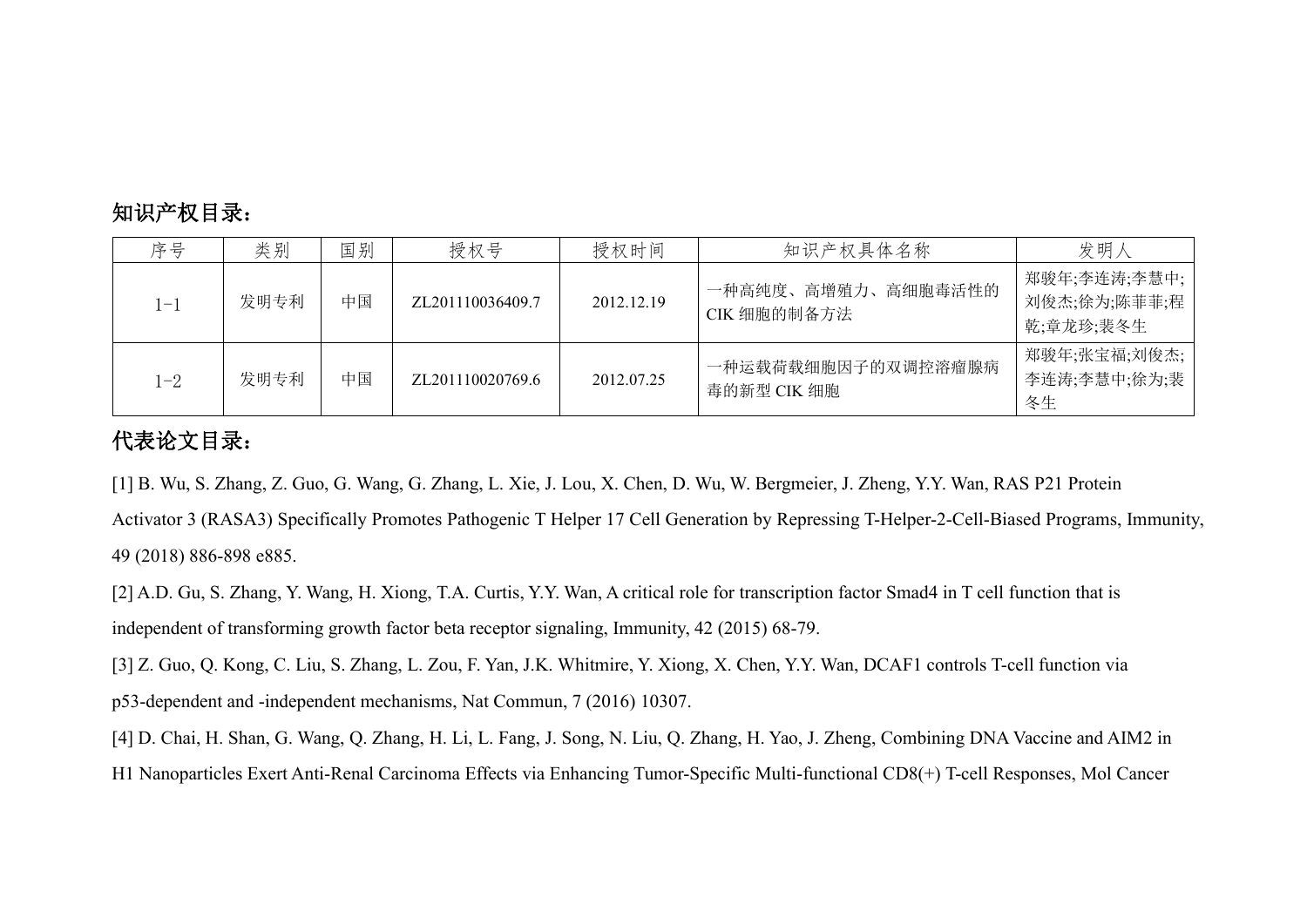Ther, 18 (2019) 323-334.

[5] B. Zhang, W. Zhao, H. Li, Y. Chen, H. Tian, L. Li, L. Zhang, C. Gao, J. Zheng, Immunoreceptor TIGIT inhibits the cytotoxicity of human cytokine-induced killer cells by interacting with CD155, Cancer Immunol Immunother, 65 (2016) 305-314.

[6] D. Chai, N. Liu, H. Li, G. Wang, J. Song, L. Fang, Z. Lu, H. Yao, J. Zheng, H1/pAIM2 nanoparticles exert anti-tumour effects that is associated with the inflammasome activation in renal carcinoma, J Cell Mol Med, 22 (2018) 5670-5681.

[7] H. Li, J. Song, M. Cao, G. Wang, L. Li, B. Zhang, Y. Li, W. Xu, J. Zheng, Preoperative neutrophil-to-lymphocyte ratio is a more valuable prognostic factor than platelet-to-lymphocyte ratio for nonmetastatic rectal cancer, Int Immunopharmacol, 40 (2016) 327-331.

[8] J. Zhang, H. Li, D. Gao, B. Zhang, M. Zheng, M. Lun, M. Wei, R. Duan, M. Guo, J. Hua, Q. Liu, J. Bai, H. Liu, J. Zheng, H. Yao, A

prognosis and impact factor analysis ofDC-CIK cell therapy for patients with hepatocellular carcinoma undergoing postoperative TACE, Cancer Biol Ther, 19 (2018) 475-483.

[9] W. Xu, H. Liu, J. Song, H.X. Fu, L. Qiu, B.F. Zhang, H.Z. Li, J. Bai, J.N. Zheng, The appearance of Tregs in cancer nest is a promising independent risk factor in colon cancer, J Cancer Res Clin Oncol, 139 (2013) 1845-1852.

[10] J. Xu, K. Tian, H. Zhang, L. Li, H. Liu, J. Liu, Q. Zhang, J. Zheng, Chimeric antigen receptor-T cell therapy for solid tumors require new clinical regimens, Expert Rev Anticancer Ther, 17 (2017) 1099-1106.

[11] Q. Zhang, J. Xu, J. Ding, H. Liu, H. Li, H. Li, M. Lu, Y. Miao, Z. Wang, Q. Fu, J. Zheng, Bortezomib improves adoptive carbonic anhydrase IXspecific chimeric antigen receptormodified NK92 cell therapy in mouse models of human renal cell carcinoma, Oncol Rep, 40 (2018) 3714-3724.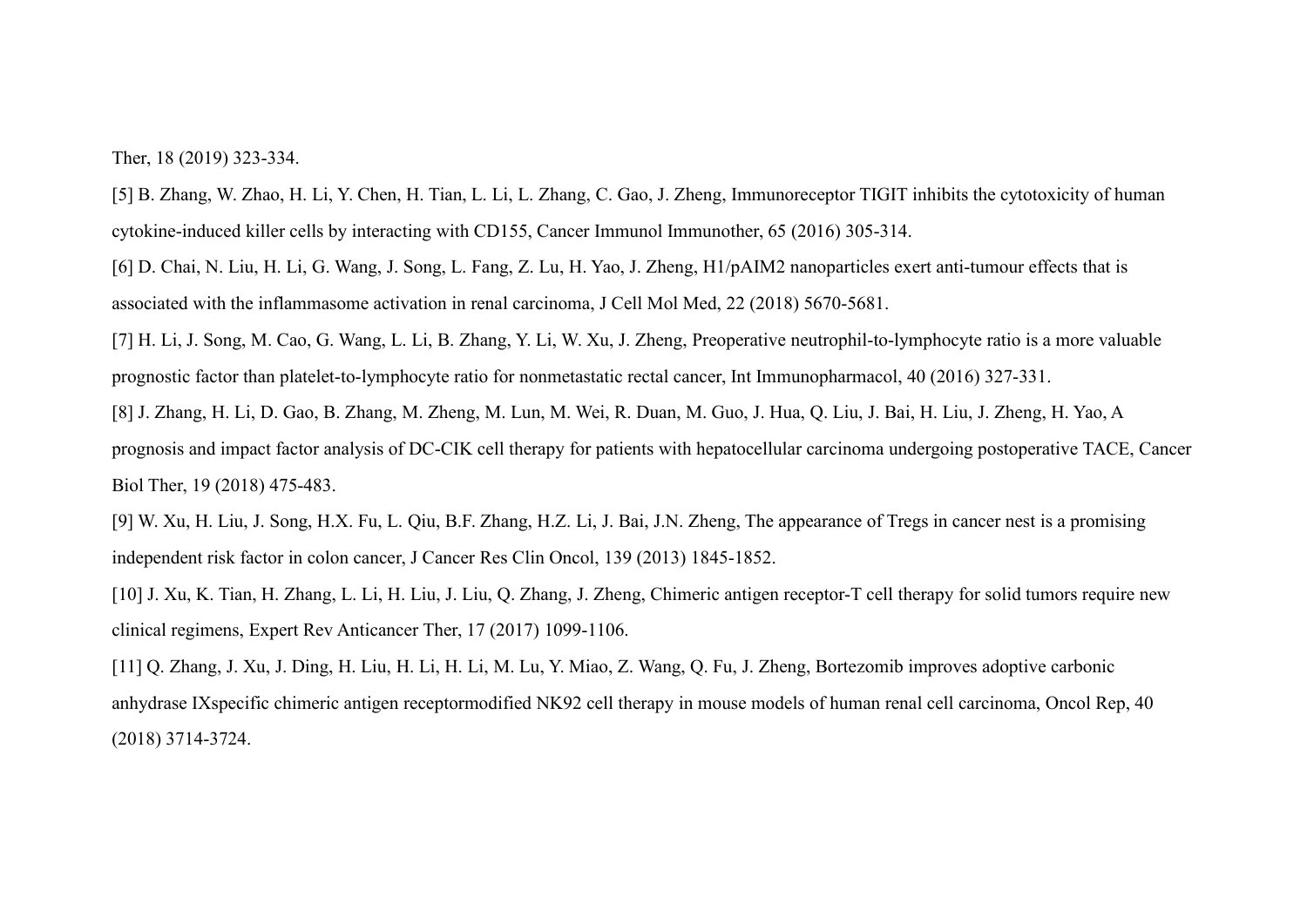[12] D. Chai, H. Shan, G. Wang, H. Li, L. Fang, J. Song, Q. Zhang, J. Bai, J. Zheng, AIM2 is a potential therapeutic target in human renal carcinoma and suppresses its invasion and metastasis via enhancing autophagy induction, Exp Cell Res, 370 (2018) 561-570.

[13] Q. Zhang, H. Zhang, J. Ding, H. Liu, H. Li, H. Li, M. Lu, Y. Miao, L. Li, J. Zheng, Combination Therapy with EpCAM-CAR-NK-92 Cells and Regorafenib against Human Colorectal Cancer Models, J Immunol Res, 2017 (2018) 4263520..

[14] Q. Zhang, K. Tian, J. Xu, H. Zhang, L. Li, Q. Fu, D. Chai, H. Li, J. Zheng, Synergistic Effects of Cabozantinib and EGFR-Specific CAR-NK-92 Cells in Renal Cell Carcinoma, J Immunol Res, 2017 (2017) 6915912.

[15] G. Wang, H. Jiao, J.N. Zheng, X. Sun, HSP27 regulates TGF-beta mediated lung fibroblast differentiation through the Smad3 and ERK pathways, Int J Mol Med, 39 (2017) 183-190.

[16] Q. Zhang, H. Li, J. Yang, L. Li, B. Zhang, J. Li, J. Zheng, Strategies to improve the clinical performance of chimeric antigen receptor-modified T cells for cancer, Curr Gene Ther, 13 (2013) 65-70.

[17] J. Xu, Q. Zhang, K. Tian, H. Wang, H. Yin, J. Zheng, Current status and future prospects of the strategy of combining CART with PD1 blockade for antitumor therapy (Review), Mol Med Rep, 17 (2018) 2083-2088.

[18] 郑骏年,谢叔良,陈家存,黄健. 高浓度抗 CD3 单抗诱导人外周血单个核细胞凋亡及细胞因子对其影响[J]. 上海免疫学杂志, 1998, 18(6): 348-351.

[19] 郑骏年,谢叔良,孙晓青,陈家存. 甲基强的松龙诱导淋巴细胞凋亡特点的探讨[J]. 上海免疫学杂志, 2001, 21(2): 83-85. [20] 郑骏年, 谢叔良, 陈家存. 流式细胞术定量检测细胞凋亡 3 种方法的比较研究[J]. 中国免疫学杂志, 1999, 15(10): 467.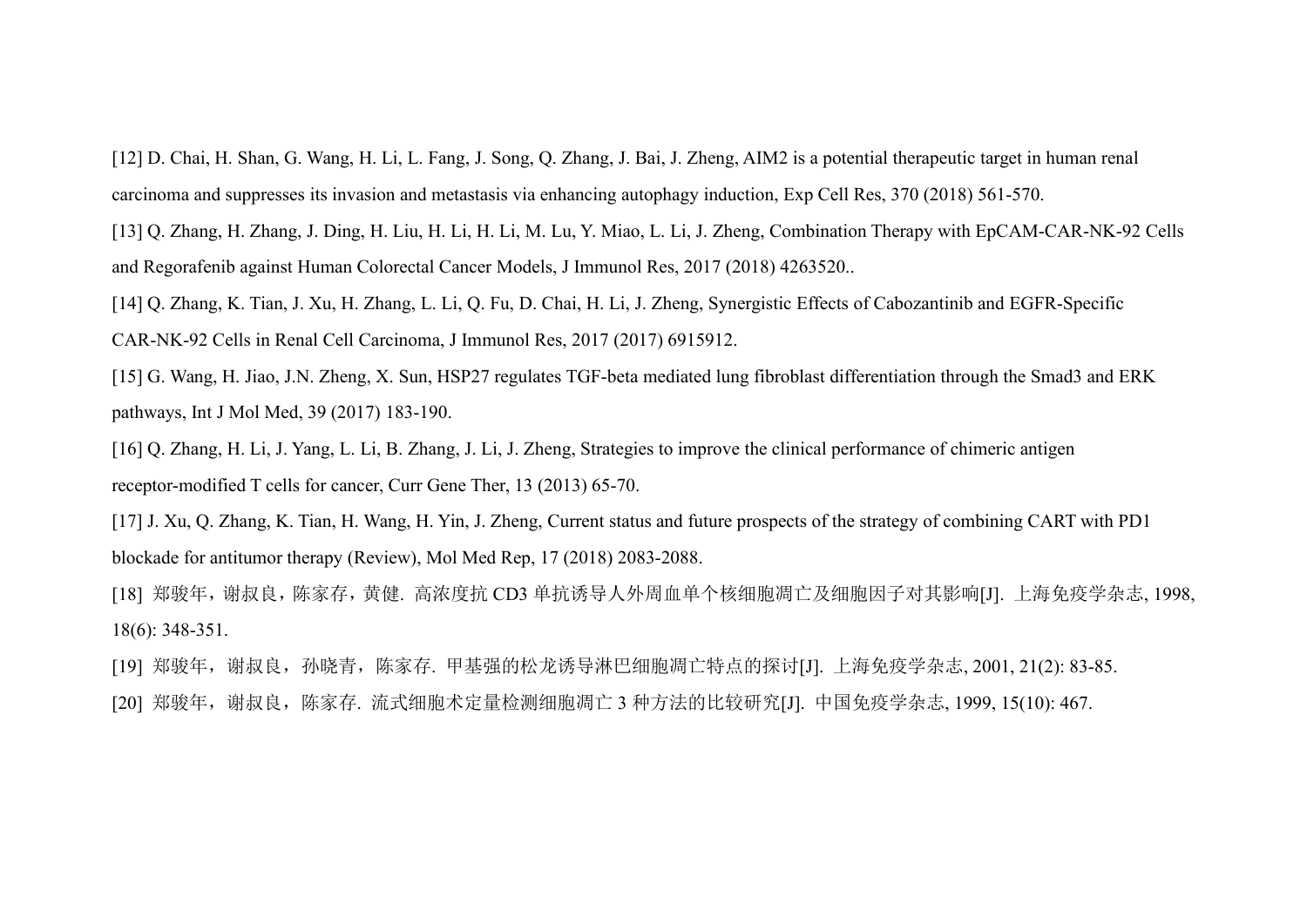| 姓名  | 排名             | 技术职称及职务 | 工作单位   | 对本项目的贡献                                                                                                                          |
|-----|----------------|---------|--------|----------------------------------------------------------------------------------------------------------------------------------|
| 郑骏年 |                | 教授, 校长  | 徐州医科大学 | 项目的总负责人, 对科技创新的第1、4、5、6条都有突出贡献,<br>为代表作 1、4、5、6、7、8、9、10、11、12、13、14、15、16、<br>17 的通讯作者,为代表论文 18、19、20 的第一作者,发明专利<br>1、2 的第一发明人。 |
| 王刚  | $\overline{2}$ | 副教授     | 徐州医科大学 | 项目的主要参与人, 对科技创新的第1、4、6条都有重要贡献,<br>为代表作 1、4、6、7、12 的主要参与完成人, 为代表论文 15<br>的第一作者。                                                   |
| 万谊松 | $\overline{3}$ | 教授      | 徐州医科大学 | 项目的主要参与人, 对科技创新的第1、2、3条有突出贡献, 为<br>代表作 1、2、3 的通讯作者。                                                                              |
| 柴大飞 | $\overline{4}$ | 副教授     | 徐州医科大学 | 项目的主要参与人, 对科技创新的第4条有突出贡献, 为代表作<br>4、6、12 的第一作者。                                                                                  |
| 张青  | 5              | 教授, 副处长 | 徐州医科大学 | 项目的主要参与人, 对科技创新的第5条有突出贡献, 为代表作<br>10 的通讯作者, 为代表作 11、13、14、16、17 的第一作者。                                                           |
| 李慧忠 | 6              | 副教授     | 徐州医科大学 | 项目的主要参与人, 对科技创新的第4、5、6条有突出贡献, 为<br>代表作 14 的通讯作者, 为代表作 7、8 的第一作者, 为发明专利<br>1、2的共同发明人。                                             |
| 李连涛 | $\overline{7}$ | 讲师      | 徐州医科大学 | 项目的主要参与人, 对科技创新的第5、6条有突出贡献, 为代<br>表作13的通讯作者,为发明专利1、2的共同发明人。                                                                      |
| 白津  | 8              | 教授      | 徐州医科大学 | 项目的主要参与人, 对科技创新的第4条有突出贡献, 为代表作<br>9、12的通讯作者。                                                                                     |